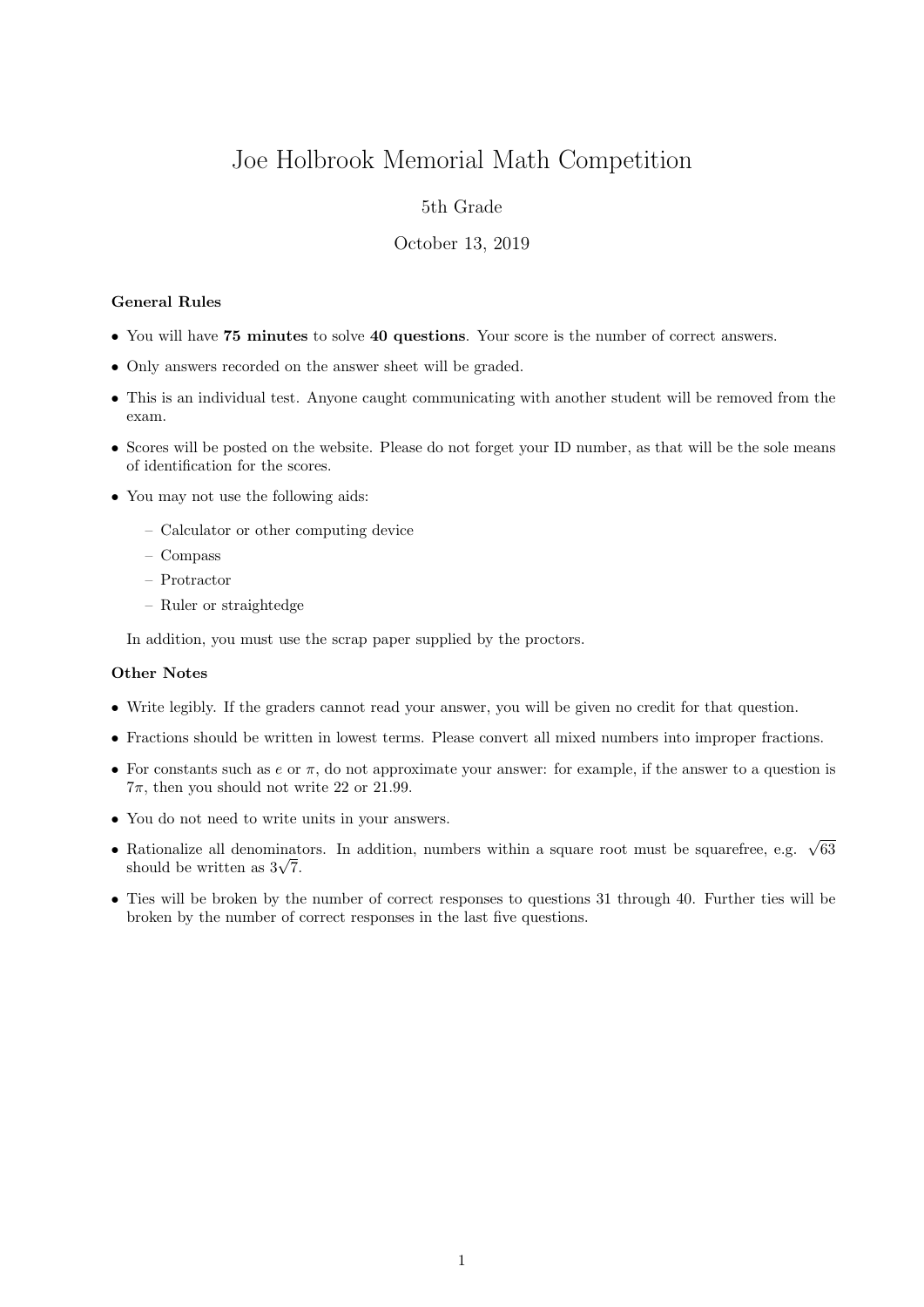- 1. What is the value of  $2 \times (0-1) + 9$ ?
- 2. What is the length of a rectangle with width 5 and area 20?
- 3. Susan has a potato farm that generates an average of 119 pounds of potatoes per week. On average, how many pounds of potatoes are generated per day?
- 4. Simon is 5 feet 7 inches tall, while his brother Andrew is 6 feet 4 inches. What is the positive difference between their heights, in inches?
- 5. Express  $\frac{23}{4}$  in decimal form.
- 6. If  $2 \cdot x + 0 \cdot x + 1 \cdot x + 9 \cdot x = 24$ , what is x?
- 7. Compute 1.23456789 + 9.87654321.
- 8. Compute  $\frac{2017 + 2018 + 2019}{6}$ .
- 9. For his final English project, Charles recited the play Hamlet at 100 words per minute. Given that it took Charles 5.1 hours to recite the play, how many words are there in Hamlet?
- 10. Let n! denote the product of all positive integers less than or equal to n. Find the units digit of 9!.
- 11. In the land of BCAmerica, numbers work differently. For the set of five numbers {1,2,3,4,5}, the following inequalities are true:  $3 < 4$ ,  $1 < 2$ ,  $4 < 1$ , and  $5 < 4$ . Which number in the set is the median?

12. Expressed as a decimal, what is 1009 added to  $\frac{1}{2019}$  of the answer to this question?

- 13. The sum of 3 consecutive integers is 15. What is the product of the three integers?
- 14. When given a number, a machine adds 6 to the number, multiplies the result by 2, subtracts 4, and outputs the result. A number is entered into the machine, and the machine outputs 14. What number was entered into the machine?
- 15. Let  $\langle n \rangle$  denote the sum of all positive divisors of n, excluding n itself. For example,  $\langle 4 \rangle = 1 + 2 = 3$ . What is  $\langle \langle \langle 6 \rangle \rangle \rangle$ ?
- 16. If 2 flips equal 3 flaps, and 5 flaps equal 6 flops, how many flops equal 100 flips?
- 17. Define the function  $a \circ b$  to equal the quantity  $a^2 b^2$ . Compute 7 ° (3 ° 2).
- 18. Jerry and Akash sit in a field and quack occasionally. Jerry quacks every 10 minutes, and Akash quacks every 18 minutes. They both quack at 12:00 PM. When is the next time that they quack simutaneously?
- 19. Calculate  $2^{0^{1^9}} \times 2018 2017$ .
- 20. Abhinav is running for president against Susan. Everyone voted for either Abhinav, Susan, or both. Abhinav received 2019 votes, Susan received 2018 votes, and a total of 2020 students voted. How many people voted for both candidates?
- 21. For how many integers  $k < 100$  does the equation  $k = x^2$  have an integer solution x?
- 22. Let a and b be positive integers such that  $1^4 + 5^4 + 6^4 + a^4 + b^4 = 2019$ . Find  $a + b$ .
- 23. If  $2^x = 25$ , what is  $2^{\frac{x}{2}+3}$ ?
- 24. Find the sum of the coefficients of the polynomial  $(2x+1)^3$ .
- 25. What is the remainder when the product of the primes less than 100 is divided by 20?
- 26. Eric the human, his chickens, and his pigs live on the Ming Farm. Given that there are 21 heads and 52 feet on the farm, how many chickens are on the farm?
- 27. One day, Charles and his younger brother Eric realized that their ages were both prime numbers. Charles noted that the difference between their ages was 15. Eric then summed the cubes of their ages and got 4921. What was Eric's age?
- 28. If a and b are integers such that  $a^b = 2^{14}$ , what is the minimum possible value of  $a + b$ ?